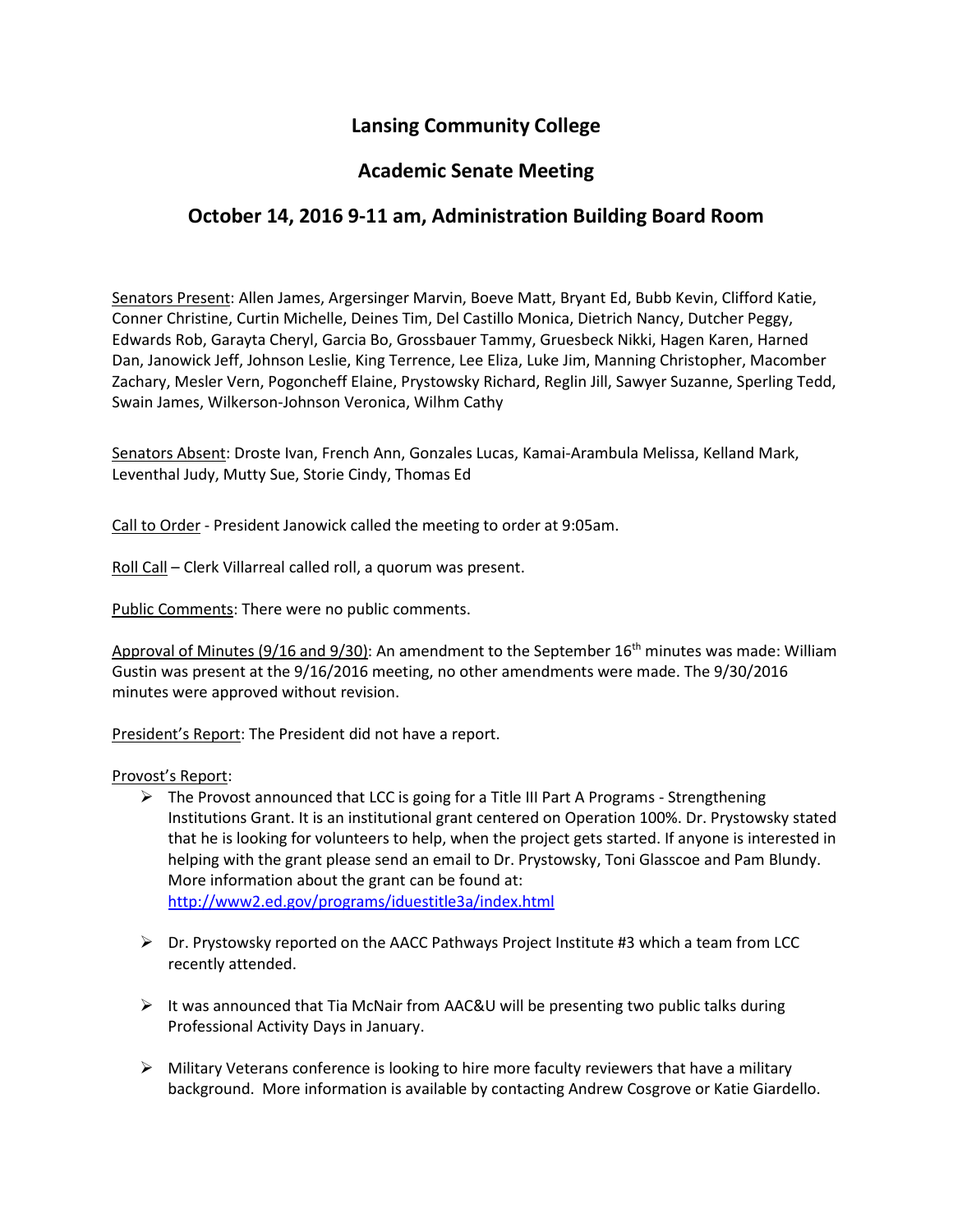$\triangleright$  President Janowick asked Senator Conner to do a Guided Pathways presentation to the Senate at a future Senate meeting.

Ground rules discussion: President Janowick stated the following ground rules will be applicable during Senate meetings:

- o Solution-oriented approaches are encouraged
- o Avoid attacks that are personal or that target groups
- o Avoid making assumptions
- o Senators will take personal responsibility for limiting the time for comments
- o Time constraints for discussion items and referral to Senate teams when appropriate

Senator Manning suggested that when the Senate discusses specific areas, that someone from the area should be present, if there is not a Senator from that area present. Senator Manning also stated that the Senate needs to start asking more questions instead of making assumptions. There was Senate discussion. President Janowick stated that the conversation will continue at the next Senate meeting.

Center for Teaching Excellence mission and vision: Senator Johnson presented a PowerPoint and three year plan for the Center for Teaching Excellence to the Senate. Senator Johnson discussed what the CTE is currently doing to support faculty, partnerships the CTE has made with different programs including the Diversity Office, and how the work at the CTE can influence a betterment for students.

Senator Wilkerson-Johnson thanked Senator Johnson for her presentation. She stated that a lot of faculty have felt pressured to have to prove their teaching qualifications. She felt that, this needs to be addressed at the CTE.

There was discussion on expanded services for West Campus. Senator Argersinger said that he is excited for more support at the West Campus. He said that for many adjunct members the evening is the only time they are available.

President Janowick commented that he would like to see more co-curricular areas involved in the CTE, such as tutoring.

Dr. Lisa Webb Sharpe commented that she was the only Administrator to take the transformative teaching course. She said that she found it insightful and recommended that a seat or two be filled by administration as a way to integrate, bridge gaps and to improve relations between faculty and administration.

President Janowick proposed coming up with bullet points to discuss with departments and creating a survey. Senator Johnson and Vice President Dutcher will be working on this.

Student Senators Reports: Senator Clifford stated that a concern for students is that there are some instructors who are not using D2L. She stated that this makes it very difficult for students. There was Senate discussion on this.